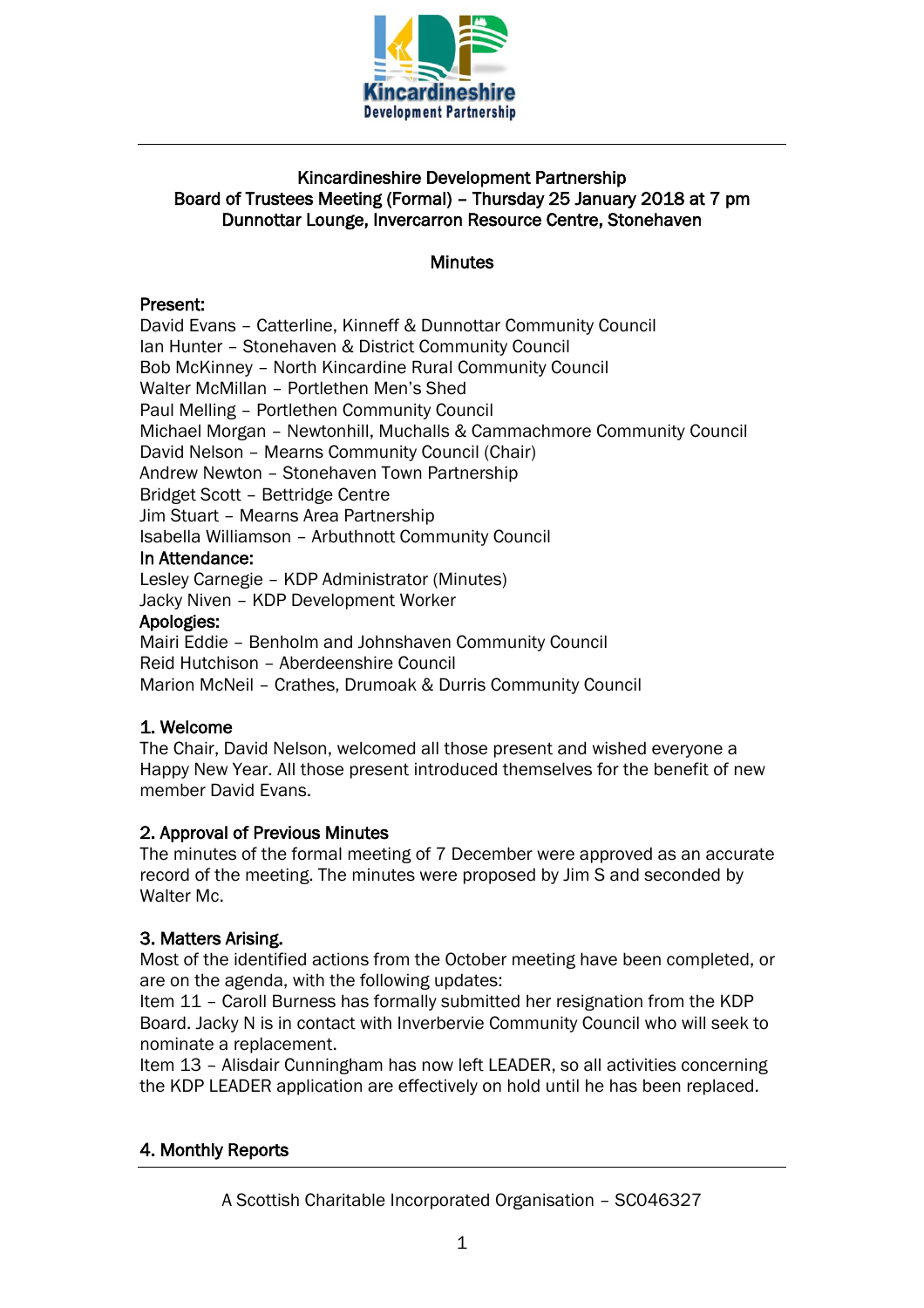

#### Finance

The December 2017 spreadsheet had been circulated with the meeting papers. Ian H reported that KDP's accounts continue to look generally healthy and that KDP is operating well within its means.

New Members There were no new membership applications.

## 5. Sub-group / Committee Reports

Governance No meetings held.

Informal Board Meeting No informal meetings held.

Staff Liaison

Jacky and Lesley have both met informally with Marion and a formal meeting will be organised soon.

**Strategy** No meetings held.

#### Windfarm Sub Group

The group is meeting on 13 February and will report back to the Board after then.

## 6. KDP Development Officer Report

A copy of the Development Officers' Activities Highlights was circulated prior to the meeting. Updates were received on the Community Action Plans (CAPs), Grow Your Group Funding Fair and Our Mearns Tourism Association.

Jacky N has been commissioned by Banff Partnership to co-ordinate the design and printing of the CAPs within the Aberdeenshire Rural Partnerships Forum (ARPF). £200 is available towards the design and printing costs for each CAP, and a newly-sourced printer should be able to turn around the brochures faster and cheaper than previously.

Jacky informed the Board that there is no set timescale for the production of the CAPs as it is driven by the needs and requirements of each community and Community Council. It is anticipated that CAPs will be revised every 3 years.

Paul M reported that a large amount of information had been gathered for the Portlethen Settlement Plan, but that nothing had yet been received back from Aberdeenshire Council. Jacky clarified that Community Councils should have ownership of their own CAPs and that KDP has a role in supporting this process. It was generally agreed that there is considerable confusion between the various Plans and engagement processes in place just now. Information gathered by the Place Standards tool and other activities could be used to compile the Community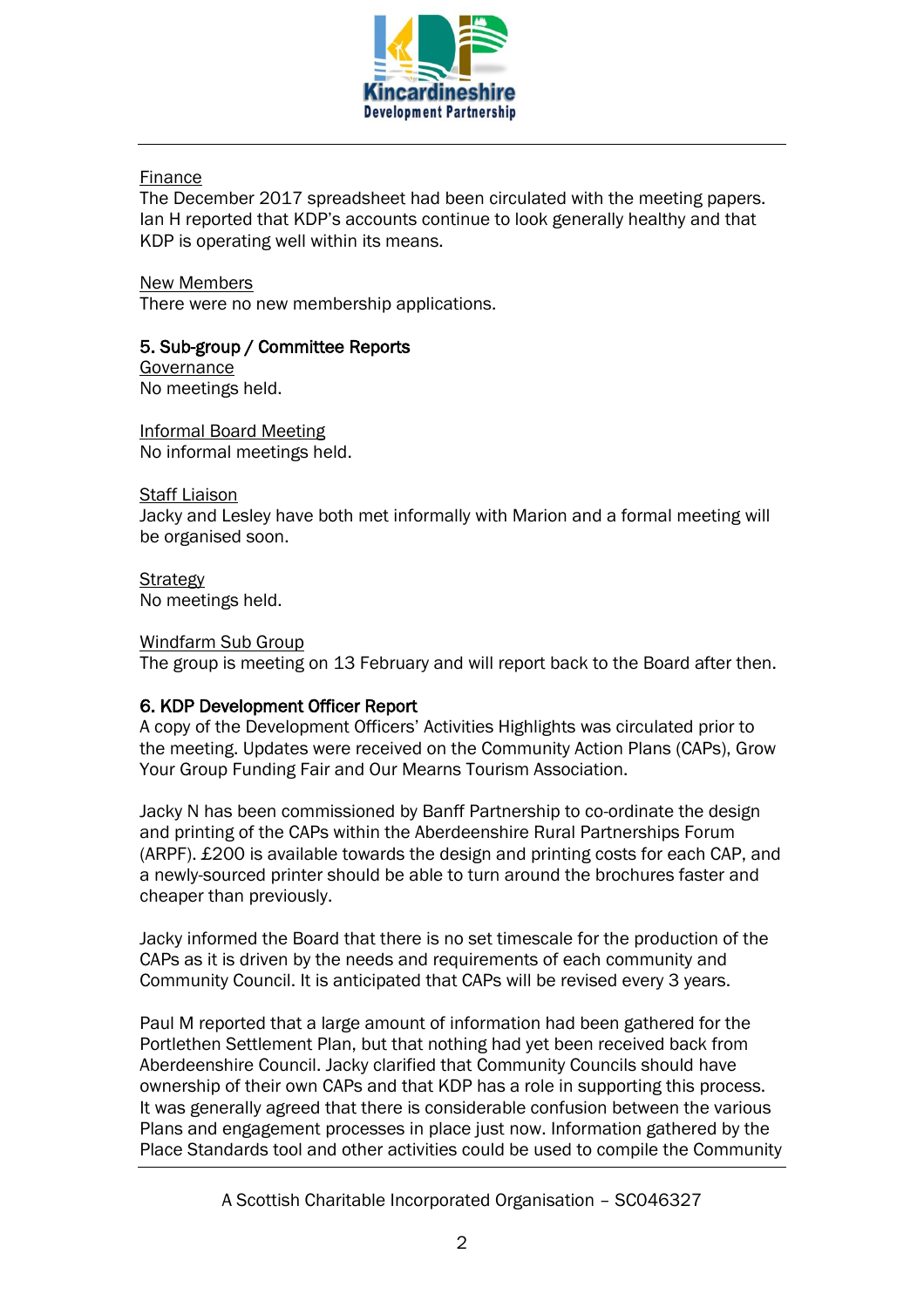

Action Plan, but it is a separate and distinct activity not to be confused with other Council-led Plans.

Following the success of the Grow Your Group funding workshops, Jacky reported that the materials could be uploaded to Aberdeenshire Council's training repository ALDO. It would be useful either to have a professional 'voice', or for local school pupils to take this on as a project. Ian H is happy to offer his technical expertise with Mearns FM, and Paul M is happy to contact Portlethen Academy. Action: Jacky to liaise with Ian H and Paul M.

Jacky reported that an application for £600 to run two Community Cash events had gone before the Community Learning Partnership. Ian H had been at the meeting and reported that the bid had not been successful. The Board agreed to provide £300 to run an event in Gourdon in the first instance. A further event could be offered in the North Kincardine area, but this will be brought back to the Board for approval at a later date.

Action: Jacky & Lesley to organise an event in Gourdon.

Jacky showed the Board two publications produced by other Rural Partnerships. One of these contains numerous adverts which cover its costs, the other is subsidised by the Partnership.

The Board agreed that KDP should produce a similar booklet to showcase the activities and achievements of its member groups. The Board further agreed that 1 – 4 sponsors should be sought so that the booklet can focus on success stories, rather than adverts. The Board would prefer these sponsors to be organisations which contribute to the local community in some way, possibly Macphies, McIntosh Donald or the Bettridge Centre for example. Action: Jacky to progress the booklet.

## 7. SLA and Action Plan

Drafts of the Aberdeenshire Council Service Level Agreement (SLA) for 2018- 2020 and KDP Action Plan for 2018 - 2019 had been circulated prior to the meeting. David N reminded the Board that these documents will have to be finalised and agreed by the Council and KDP by 25 February, so the timescale is tight.

There was considerable discussion around both these documents, with the following points agreed by the Board.

a) Generally, the documentation should reflect that KDP cannot sustain its existing workload with the planned cut in resources. A statement such as 'KDP's workload will be reduced commensurate with the reduction in funding' should be incorporated, possibly in the Action Plan.

b) Consideration should be given to adding in a paragraph indicating that Council requests for KDP to take on additional tasks will require an additional SLA and separate resources.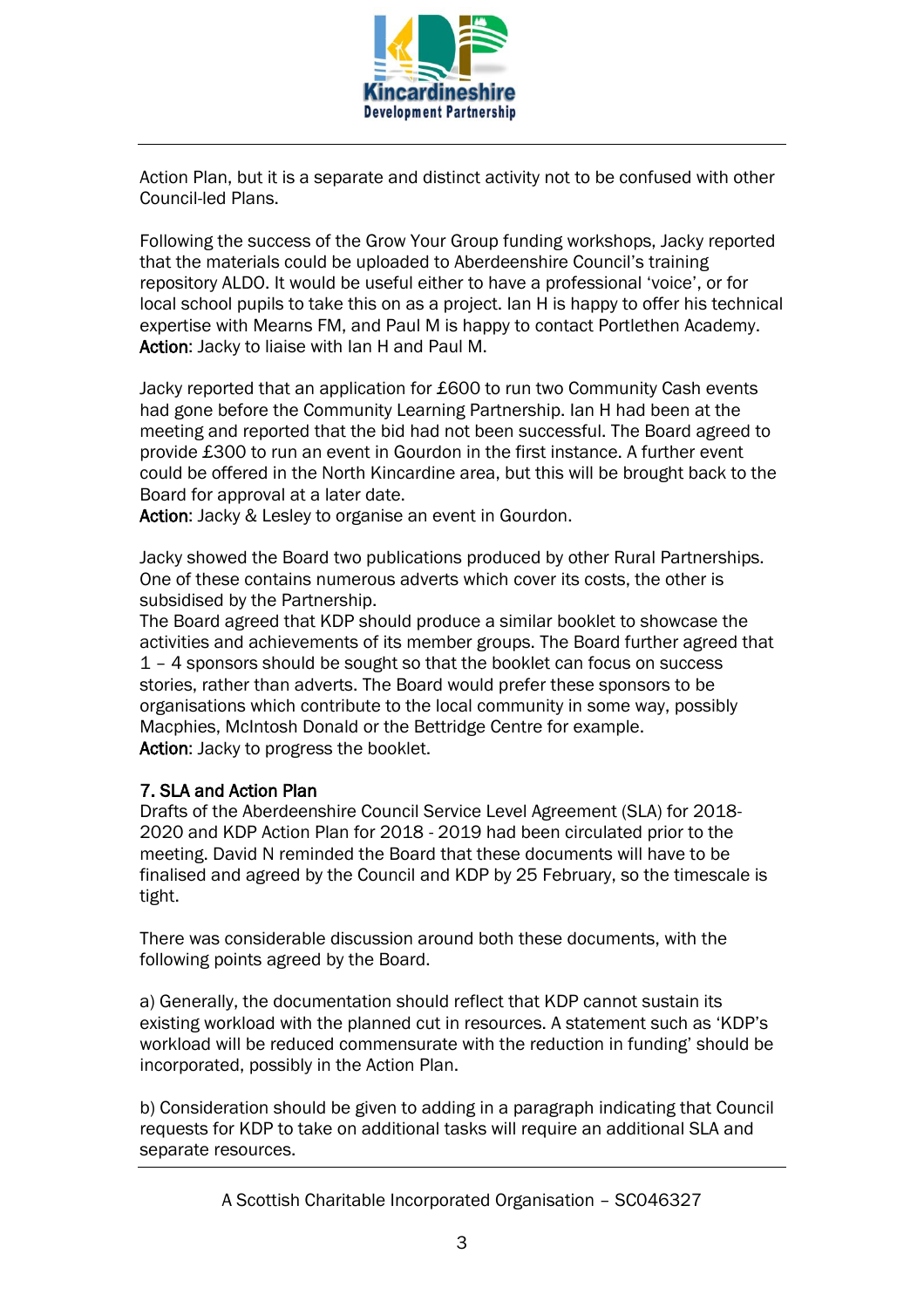

c) In Section 3.iv 'other appropriate processes' was felt to be too broad if the focus is to be on the CAP. It was suggested that the word 'perhaps' be inserted before 'other appropriate processes'.

d) In Section 3.v clarification is required about who 'they' are. If it is 'communities' then the second sentence should be removed completely as KDP cannot be held responsible. If it is not communities, then the insertion of 'endeavour to' before 'seek' was suggested.

e) Section 3.vi implies that KDP is solely responsible for these channels of information, many of which exist already and are not under KDP's control. It was suggested that 'Assist to facilitate' should replace 'Ensure and facilitate'. This section was felt to offer KDP the most scope to reduce the number of meetings attended.

f) 3.vii requires further clarification – does it refer to the Community Ward Forums, or to the Community Planning meetings? KDP has historically had little or no involvement with the former, although other Rural Partnerships are organised differently.

g) The inclusion of the second sentence of 3.viii was queried, and it was not clear why it only referred to that section and not any others. It could equally be moved to Section 5.

h) Section 5.3 was welcomed as a replacement to the current system of the Rural Partnerships being 'summoned' to report to Aberdeenshire Council.

i) Overall, it was disappointing to find no reference to representing or working for KDPs membership or improving local democracy, and there was no reference to Community Councils or the ARPF.

j) The KDP Action Plan numbering will need to be checked and revised to ensure all points in Section 3 of the SLA are covered.

Action: Lesley to collate the above notes for Jacky and David to raise with Reid H.

#### 8. Website

Andrew N reported that the web 'skeleton' is now ready to be populated and could be launched in a few weeks.

Lesley reported some problems with the temporary email system, so the new email system will need to be used sooner rather than later.

Action: Lesley and Jacky to provide relevant content for the website.

Action: Lesley and Jacky to set up the new KDP email system as soon as possible.

## 9. Scottish Rural Parliament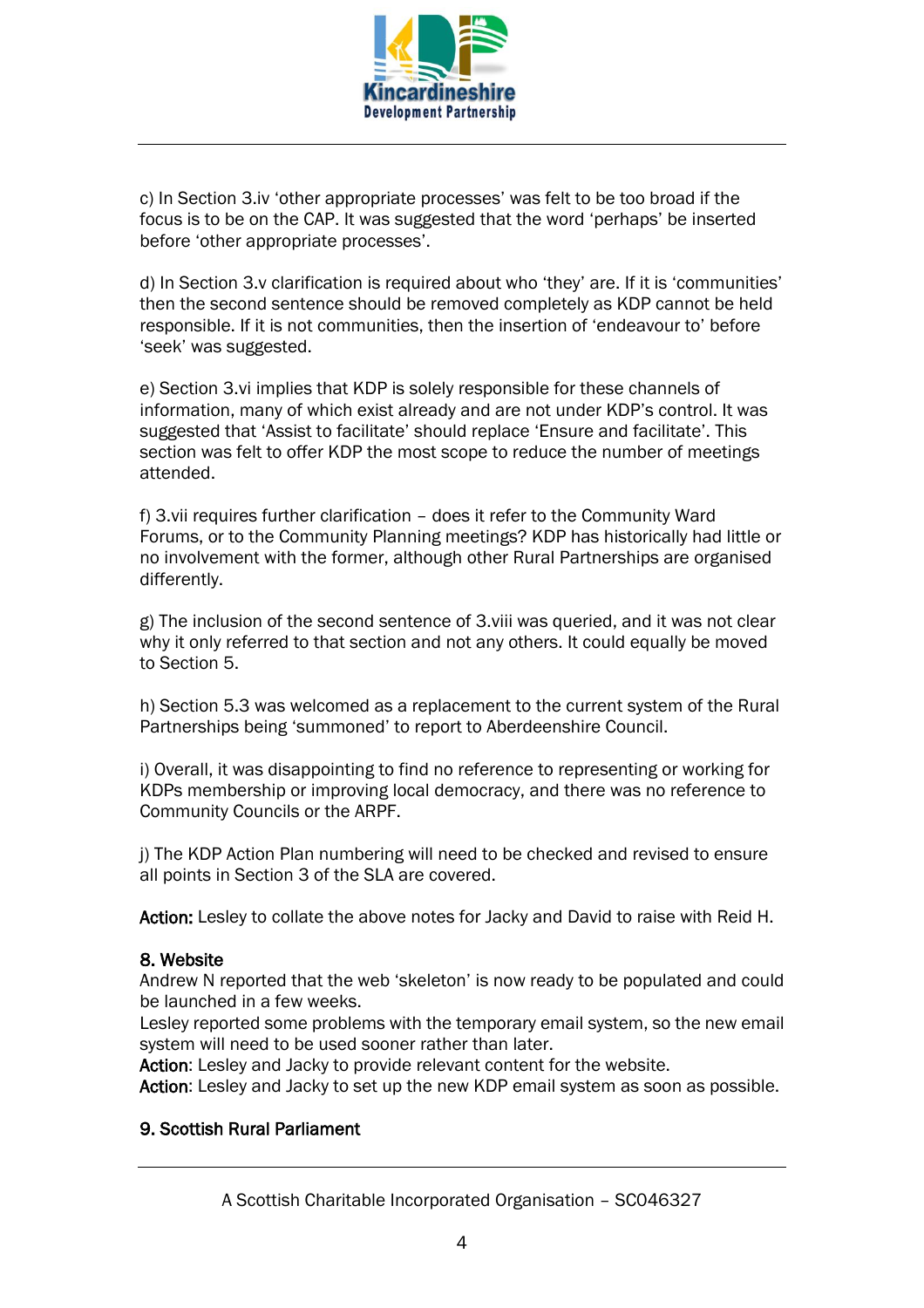

Paul M expressed disappointment that his claim for travel expenses to attend a Scottish Rural Action conference had been rejected. It was pointed out that this had already been discussed at a previous Board meeting. The following extract from the minute of 31 August 2017 is supplied:

## "*11. Scottish Rural Parliament*

*Paul M had been asked to prepare a short paper outlining the benefits to KDP of continued representation and involvement with the Scottish Rural Parliament (SRP). Paul had not managed to produce this in time for the meeting, but instead brought 2 folders containing information about the SRP. These folders are available to any interested Board member. Paul felt involvement in the SRP had been both beneficial and enjoyable.*

*The Aberdeenshire Rural Partnerships Forum does not currently attend the SRP, but Reid H and a colleague do. The next SRP will take place in 2018.*

*Scottish Rural Action are holding a related event in Dunfermline on 19 – 21 September.* 

*The KDP Board generally questioned the value of continuing to fund attendance, travel and accommodation at these events, but agreed it would be useful to circulate information about them.*

*Action: Lesley to circulate information to Trustees."*

Furthermore, it was pointed out that the KDP Expenses Policy states

*'Legitimate business related expenses, if occurred, will be paid by the Partnership providing prior consent has been obtained by the Treasurer.'* 

This Policy is contained in the Trustee Handbook which was circulated to all Trustees in 2017. Where the Treasurer is not comfortable to approve substantial expenses in advance, then the approval of the Chair or other office bearer could additionally be sought. The Board reinforced that expenses for Trustee attendance at relevant events could still be supported, but only where prior approval has been gained.

Paul M stated that he was not willing to distribute a report on the conference if he could not claim his expenses.

Action. Lesley to check previous minute and include the reference and extract from the KDP Expenses Policy.

## 10. Office Space

Lesley C visited the Court Building just before Christmas. Lesley is also investigating other office space in Stonehaven, although commercial prices are considerably higher (as an example, a small office suite in Robert St is over £7k p/a). Office space may also become available inside Connons Solicitors in Stonehaven.

Stonehaven Town Partnership (STP) have now got back to KDP with a lower quote for the annual office rental of around £2.4k (as opposed to the £3.5k previously

A Scottish Charitable Incorporated Organisation – SC046327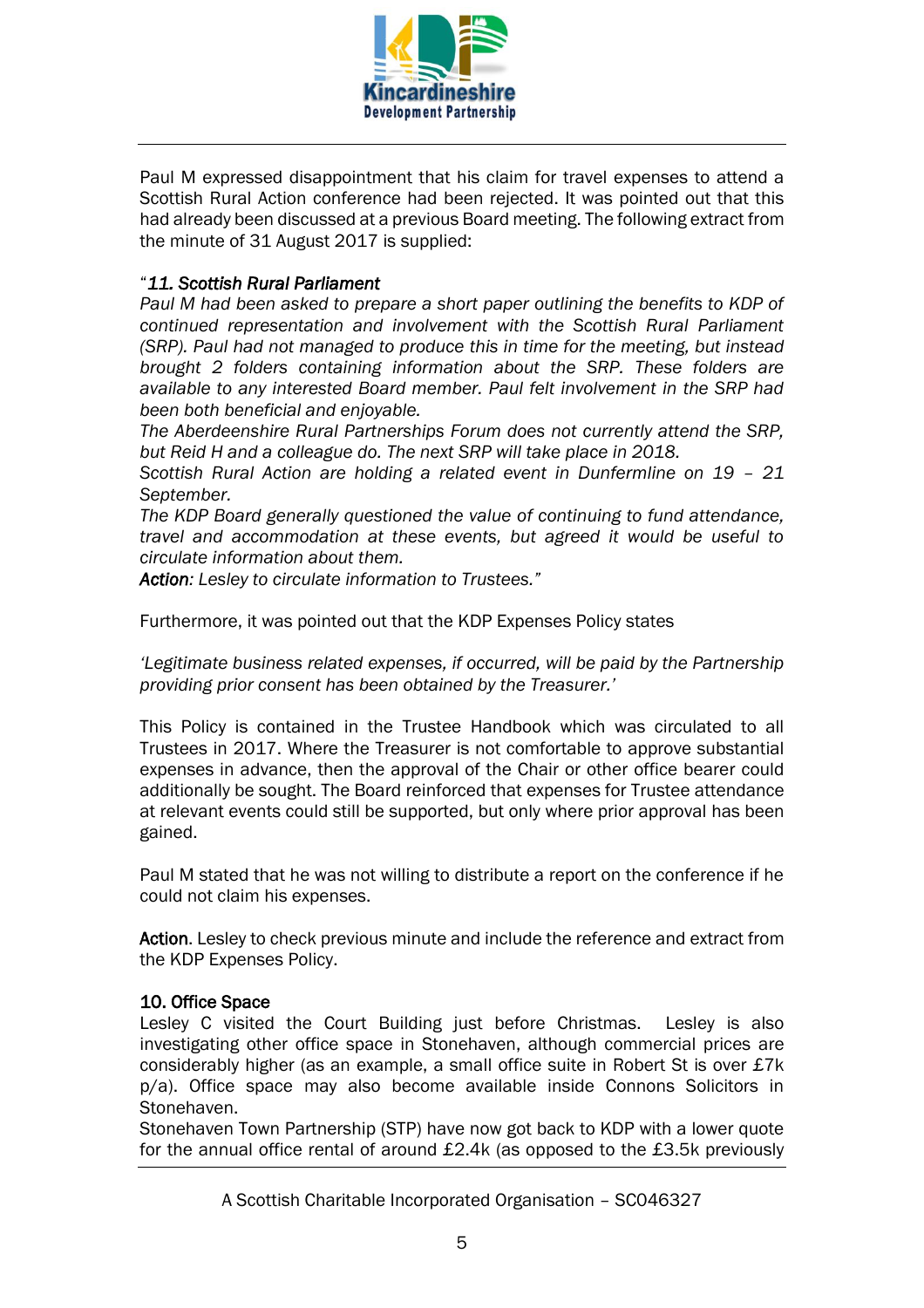

quoted). STP have indicated they will also now accept a shorter lease duration. Crossroads have confirmed that KDP can continue their current lease on a quarterly, rather than annual basis.

The Board was keen that KDP support the Court Building project in preference to other options, and Ian H confirmed that there were sufficient funds in the bank account.

Andrew N abstained, but all other Trustees agreed in principle that KDP should indicate to STP their willingness to proceed to the next stage.

Action: Lesley to liaise with STP and report back at next Board meeting.

# 11. AOCB

Employer Services

Ian H asked if KDP would be willing to offer its services as an employer for community groups seeking short term and/or part-time development work. The groups would cover the salary costs, but KDP would cover payroll and potentially office space. TraK may be interested in a project around village transport.

The Board agreed this could be a useful service to offer community groups, but that the practicalities would need further investigation.

Action: Ian H to work on a proposal to bring back to the Board.

Action: Lesley to check constitution to ensure KDP could take on this role within its remit as a SCIO.

#### Software Purchases

Andrew N reported that many suppliers require a credit or debit card to purchase Office 365 and other software packages. This has caused difficulties in the past where funds are taken from KDP staff funds without their permission. Andrew has found a supplier who will take cheques and BACS payments, and will investigate this further. The Board agreed that KDP could buy one-off licences rather than pay an annual subscription.

Action: Andrew and Lesley to liaise further

#### **Banking**

Lesley asked if a further KP cheque signatory could be appointed, as there are now only 3 Trustees who can sign cheques.

The Board agreed that Lesley should become a signatory, as she is already a signatory for the windfarm funds. It would also be useful to investigate online banking for KDP, provided a way can be found of obtaining 2 signatures and that it is allowed through the Constitution.

Action: Lesley to investigate further

#### 15. Date of Next Meeting

The next (formal) Board meeting will be held on Thursday 22 February in the Dunnottar Lounge, Invercarron Resource Centre, Stonehaven.

The meeting closed at 9.05 pm.